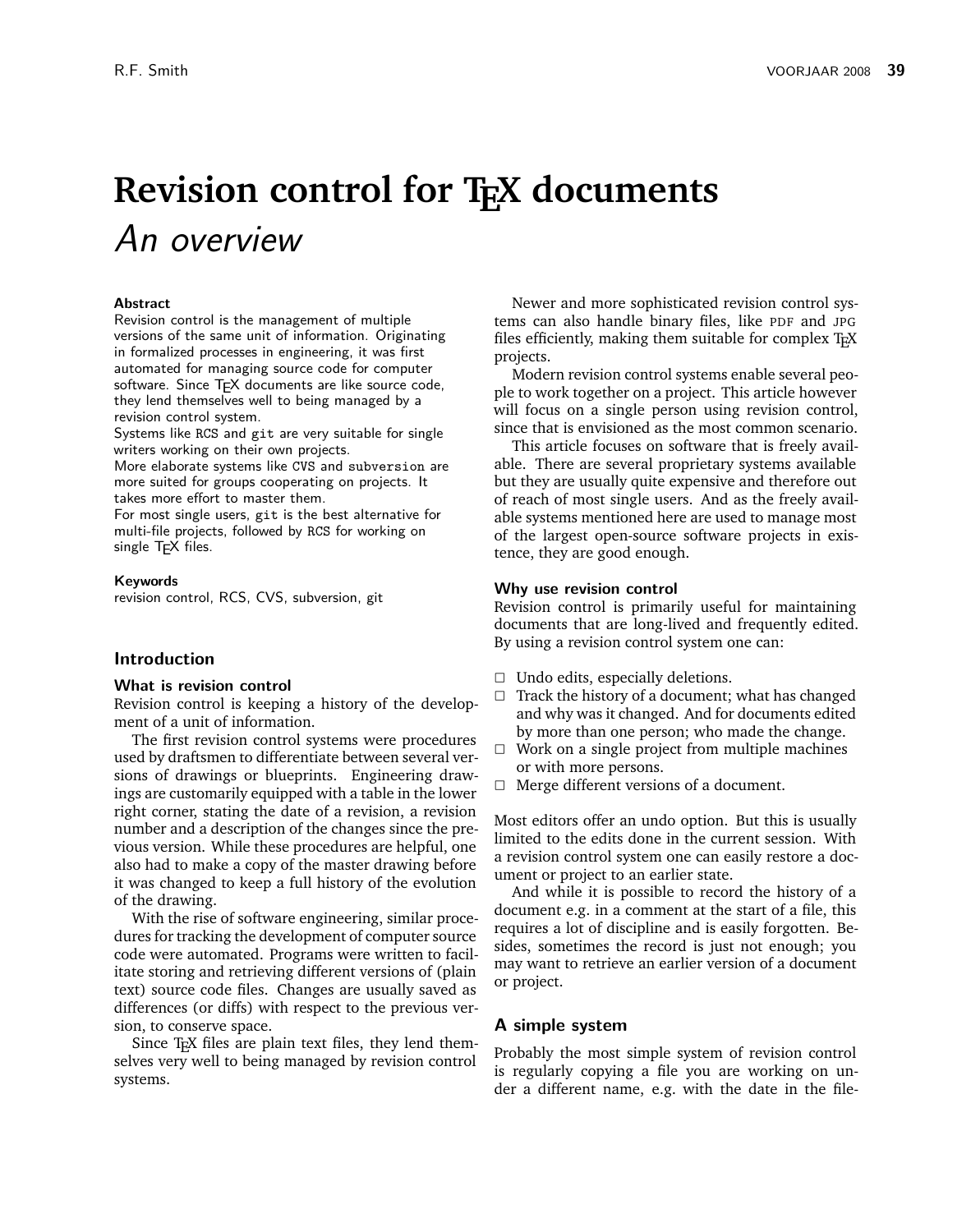name. So if you are working on a file called foo.tex you could store a copy of it at the end of the day as foo-YYYYMMDD.tex. The date is embedded in the filename to make it unambiguous and unique. If your project has lots of files, you can wrap them up in a similarly named zip-file or tarball.

This system has the advantage of being simple, since it does not rely on auxiliary programs. As with any other revision control system, it does depend on operator discipline. It is usable on all operating systems.

However, for large projects this system can use an awful lot of storage. One of the author's projects is around 24 MiB<sup>1</sup> in size. Copying that every day would waste a lot of disk space. And it does not facilitate several persons working on a single document or project. Nor does it make it easy to see what has changed between different versions.

## **RCS**

This system was developed in the 1980s by Walter Tichy at Purdue University, as a free and better replacement for the proprietary SCCS.2 This set of programs deals with single text files. It does not handle binary files well, and it has no concept of a project. It is therefore primarily suited for projects with a limited number of text files. RCS originated as a command-line set of programs for UNIX. It has been ported to almost every UNIX-like system available. A Windows version is also available.3

In the following examples the command-line versions of the RCS tools will be used. These examples are not meant to be a replacement for the manual pages that come with the RCS suite, or for the plethora of HOWTO documents available on the Internet.<sup>4,5</sup> A quick search with your favorite search engine for "RCS HOWTO" will turn up a lot of links.

These examples are meant to give you a taste of how a revision control system works. Other systems have different but functionally similar commands.

After creating a new file, it has to be put under control of RCS. This is done with the ci command:

```
$ ci foo.tex
RCS/foo.tex,v <-- foo.tex
enter description, terminated with single '.'
NOTE: This is NOT the log message!
>> Test file.
\rightarrowinitial revision: 1.1
done
```
RCS now asks you to give a description of the file. After giving that, the file is checked in.

A file called foo.tex,v has now been created that contains the revision history of the file foo.tex. If a subdirectory named RCS exists, the revision history file will be put there. Otherwise it will be put in the same directory as the original file. The initial check-in is given the revision number 1.1.

To edit the file, it has to checked out and locked with the co command:

```
$ co -l foo.tex
RCS/foo.tex,v --> foo.tex
revision 1.1 (locked)
done
```
RCS uses locking to make sure that only one person is editing a file at a given time. This can prove awkward in an environment where multiple persons are working on a project. You cannot check in your changes while someone else has locked the file. And you might undo his changes by checking in yours! Other systems handle this better.

Having checked out the file, you can now use your favorite editor to edit it. Some editors like emacs and vim are aware of RCS files and have special menus or commands that enable you to check files in and out from the editor.

You can use the rcsdiff command to check what has changed in the working file with respect to the last checked in version:

```
$ rcsdiff -u foo.tex
```

```
============================================
RCS file: RCS/foo.tex,v
retrieving revision 1.1
diff -u -r1.1 foo.tex
--- foo.tex 2007/07/24 16:00:50 1.1
+++ foo.tex 2007/07/24 18:15:08
@@ -1,3 +1,7 @@
-bla
+
+foo
+
+bar
+
 \bye
```
The -u option of the rcsdiff command selects the so-called "unified diff" format. In the author's opinion this is the easiest to read, because it provides some context to the changes. As you can see, RCS uses lines as the smallest unit. So if one letter changes in a line, the whole line is seen as changed. Lines that are removed are preceded with a "-" in unified diff format, while added lines are preceded with a "+". The line-based difference mechanism used by RCS is what makes it difficult to use with binary files, since non-text files usually do not have meaningful regular line breaks.

If you are finished editing for the day, or if you feel that you have reached a stage in your document that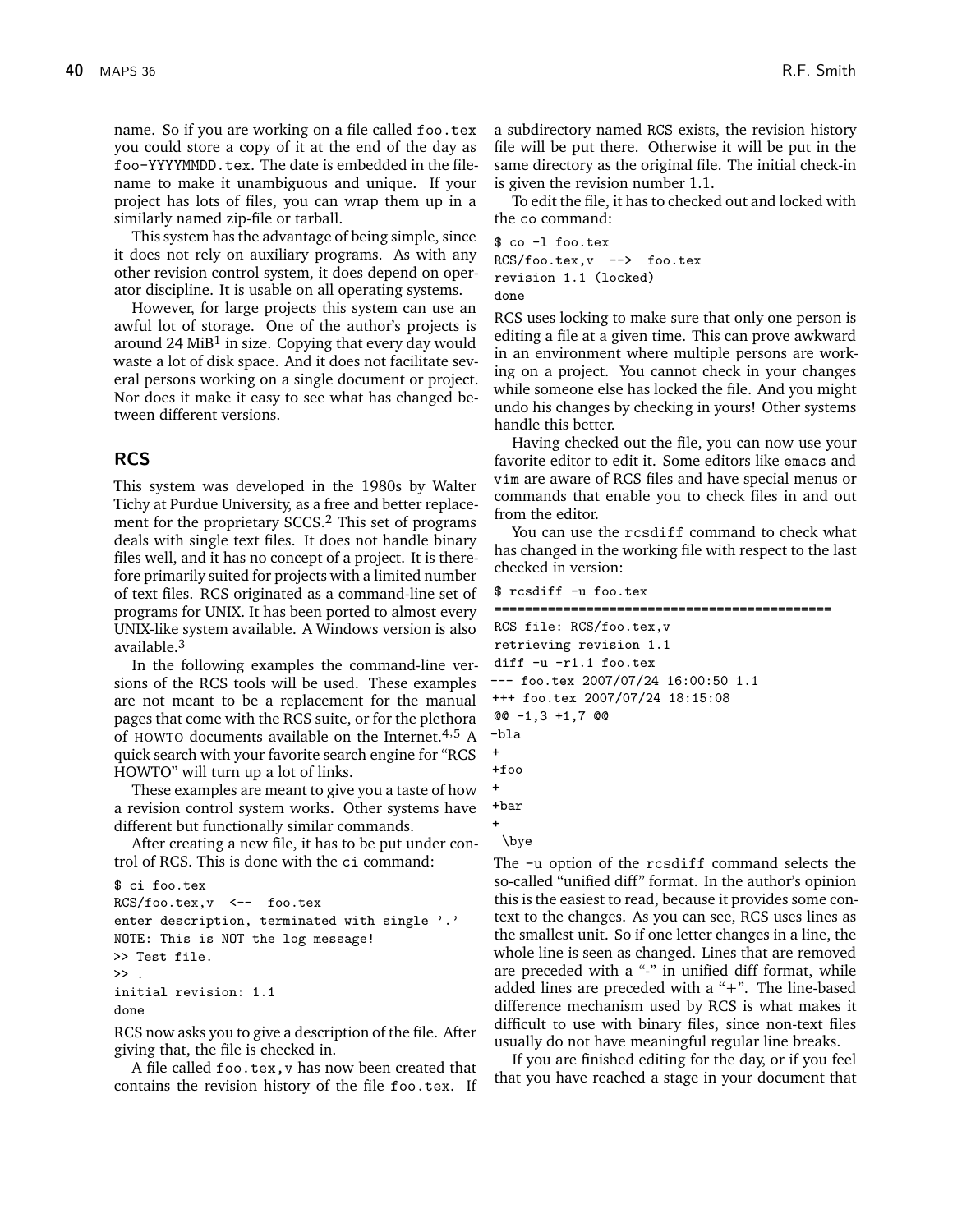you want to save, you check in the changes:

```
$ ci -u foo.tex
RCS/foo.tex,v <-- foo.tex
new revision: 1.2; previous revision: 1.1
enter log message, terminated with single '.'
>> This is the log message.
\rightarrowdone
```
Using the -u option of the ci command enables you to go on editing directly. Without it you would have to check out and lock the file again.

# **CVS**

CVS6 was developed from RCS by Dick Grune in the mid-1980s to handle projects consisting of multiple files in directory trees instead of single files.7

Unlike RCS, it can use a client-server architecture and it separates the place where the revision history is stored (called the repository) from the working directory. The server (and the repository) do not have to reside on the same machine as the client (and working directory), making collaboration over a network easier.

The downside is that it is more complicated to work with than RCS. CVS cannot attach a revision to moving or renaming a file or directory. CVS uses a centralized server if multiple persons are working together on a project. For most single-user T<sub>EX</sub> projects, this will be an overweight solution. The added features of CVS come at the price of added complexity. And since it is based on RCS, it still doesn't handle binary files well.

Many open source software projects use CVS to maintain their code.

# **Subversion**

Advertised as "CVS done right", subversion<sup>8</sup> aims to be a compelling replacement for CVS. This system solves a lot of the problems of CVS; it handles binary files and it can handle file and directory renames. But like CVS it is probably overkill for a small project. And it shares with CVS a steep learning curve, and the need for separate repositories.

# **Git**

 $\mathrm{Git}^9$  was developed when the developers of the Linux kernel lost access to the proprietary BitKeeper system10. Development was started in April 2005 with version 1.0 being released in December 2005. The Linux kernel development has been managed with git since June 2005.

Unlike RCS, git tracks a directory tree of files. It

also handles binary files. But like RCS, a git-managed directory is completely self-contained. It does not require external repositories. It has few dependencies, stores its data in compressed form and is quite fast. For instance, the complete revision history of the 24 MiB project mentioned before which spans two years and 99 revisions is only 12 MiB. It is also a distributed system. Every directory (repository) is self-sufficient, but synchronizing between them is easy. So it is both easy to work with for a stand-alone user, and for a group of people working on the same project.

Because of its lightweight nature, directory tracking and handling of binaries, the author now prefers it over using RCS.

An example of working with git follows. In this article it is impossible to showcase the complete functionality of git, since there are more than a hundred and forty git commands. Manual pages for all the git commands, as well as several tutorials and HOWTOs are included in the git distribution<sup>6</sup>.

To create a git repository, change to the directory whose contents you want to monitor, and type:

## \$ git-init-db

```
Initialized empty Git repository in .git/
```
This creates a .git subdirectory that git uses to store all data.

The git status command shows the state of the repository.

```
$ git status
# On branch master
#
# Initial commit
#
# Untracked files:
# (use "git add <file>..." to include
in what will be committed)
#
# Makefile
# rc.tex
nothing added to commit but untracked
files present (use "git add" to track)
Now one has to point out which files you want to mon-
itor:
$ git add Makefile rc.tex
$ git status
# On branch master
#
# Initial commit
#
# Changes to be committed:
# (use "git rm --cached <file>..." to unstage)
#
```

```
# new file: Makefile
```